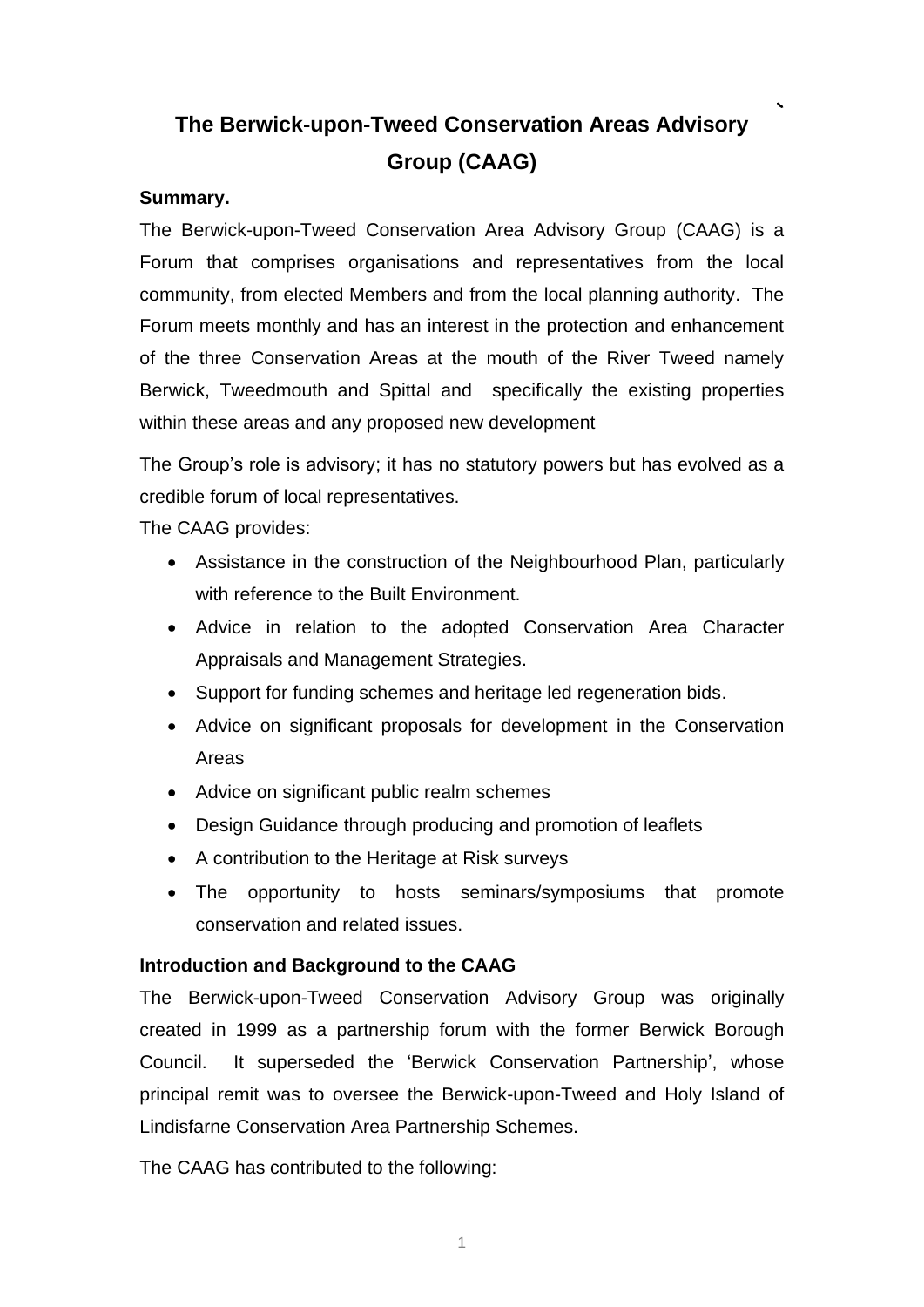- To the successful implementation and conclusion of the Heritage Economic Regeneration Schemes.
- The production and adoption of Conservation policy and Conservation Area Appraisals.
- The overall management of the town's conservation areas and identifying the need for the designation of new Conservation Areas
- Site specific and partnership projects in Conservation Areas.
- Examining site specific proposals.

Over a 22 year period the CAAG has responded to significant shifts in emphases and the changing local, regional and national priorities for the protection and enhancement of the historic environment. More recently the Group has contributed to:

- The Neighbourhood Plan with specific reference to the Built Environment
- A methodology and protocol for responding to development schemes.
- The submission of external funding bids.

The Group reviewed its structure and remit in 2009 when the former borough and district councils became part of a single Unitary authority for Northumberland. (NCC) The CAAG wanted to ensure it would continue to work efficiently with NCC in a partnership that responded to changes in policy as well as contributing to regional and local strategies. The group provides credible comments on planning applications, supports submissions for new heritage-based funding bids and the successful delivery of grant aided projects.

The Group concluded in 2009 that the geographic remit of CAAG would be confined to three Conservation Areas; Berwick-upon-Tweed, Spittal and Tweedmouth. It extended membership to incorporate organisations and groups that had a geographic or thematic interest in these distinctive places.

Since 2009 meetings have been held monthly. Previously CAAG commented, through the nominated HELM (Heritage Environment Local Management) and then through the Conservation Officer, and more recently through its Chair.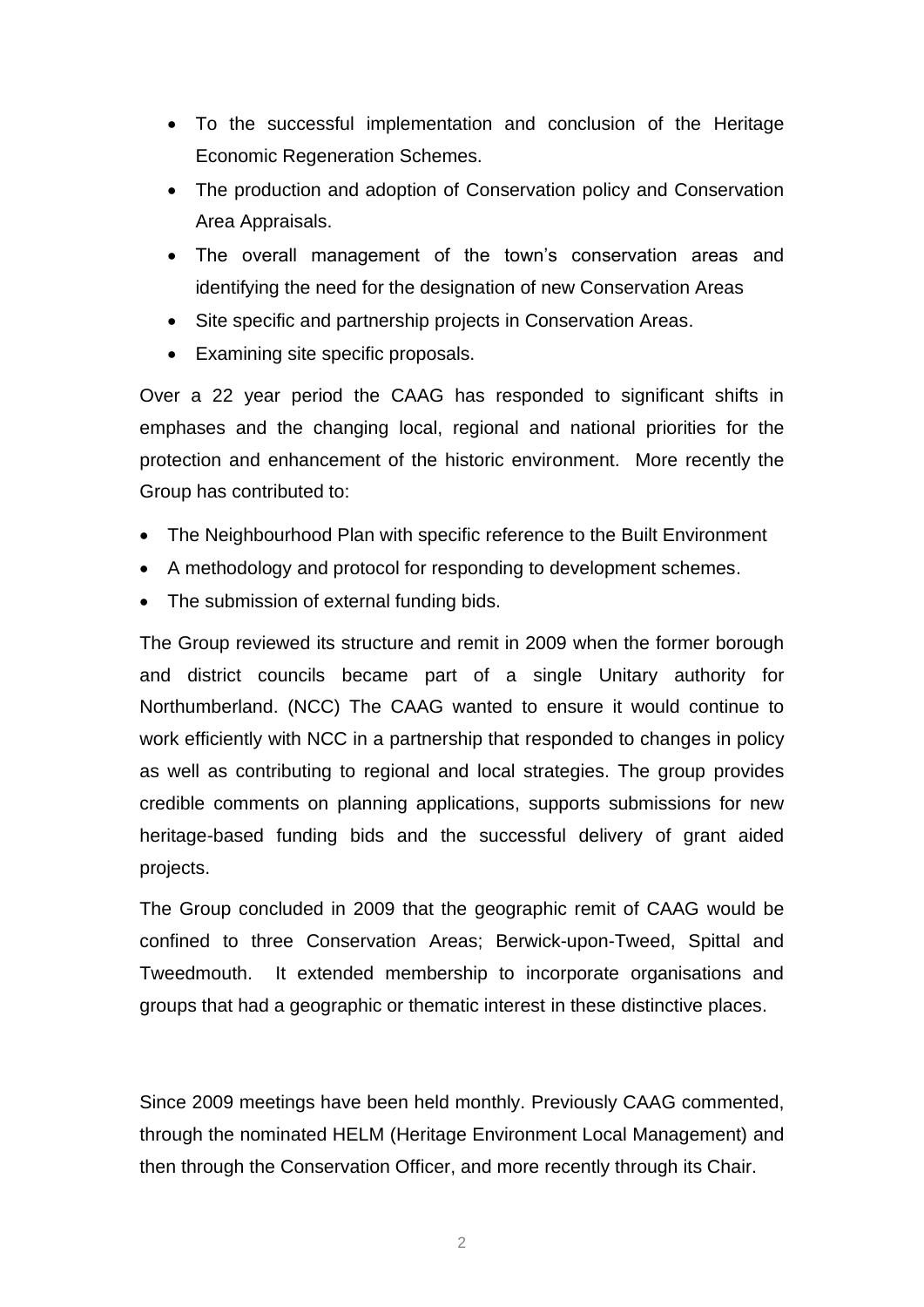The Group has devised its own checklist and protocol for assessing the design of new development and commented on national and regional consultations concerning the heritage protection reform and changes to the listing process. The CAAG has contributed to three pieces of interrelated work that encompass the three conservation areas:

- The formulation and adoption of detailed Character Appraisals and Management Strategies for Berwick, Tweedmouth and Spittal.
- Berwick's Future Master Plan and Regeneration Strategy.
- In the recent past the submission and delivery of two Area Partnership Schemes and a Townscape Heritage Initiative (combined: Berwick Historic Area Improvement Scheme).

Undertaken as part of wider collaborative working with the then new Northumberland County Council (effective from the 1st April 2009), community stakeholders and regional partners, the Berwick-upon-Tweed CAAG has been called an exemplar in the region\*.

\***Valuing Places**: **Good Practice in Conservation Areas**: English Heritage national publication (2010) uses Berwick CAAG as a case study; as an exemplar partnership forum.

The CAAG has been part of a sustained heritage led regeneration initiative; securing external funding bids; Delivery Plans and approved partnership working for the effective implementation of two Area Partnership Schemes and Townscape Heritage Initiative (THI). Providing forum support to the then Conservation Officer, enabling local community input and providing an additional level of scrutiny. The 2.8million pound grant programme was successfully delivered across a 5-year period.

Complementary community-based projects have also commenced through the combined Berwick Historic Area Improvement Scheme (BHAIS) that includes the Changemaker project, Film/Poetry and Archive recording, Local Listing Project and the production of Design Guides.

The externally funded two Area Partnership Schemes concluded in March 2015. Two outstanding THI critical projects were also concluded in 2016 and complementary initiatives have been completed or 'handed over' as an

3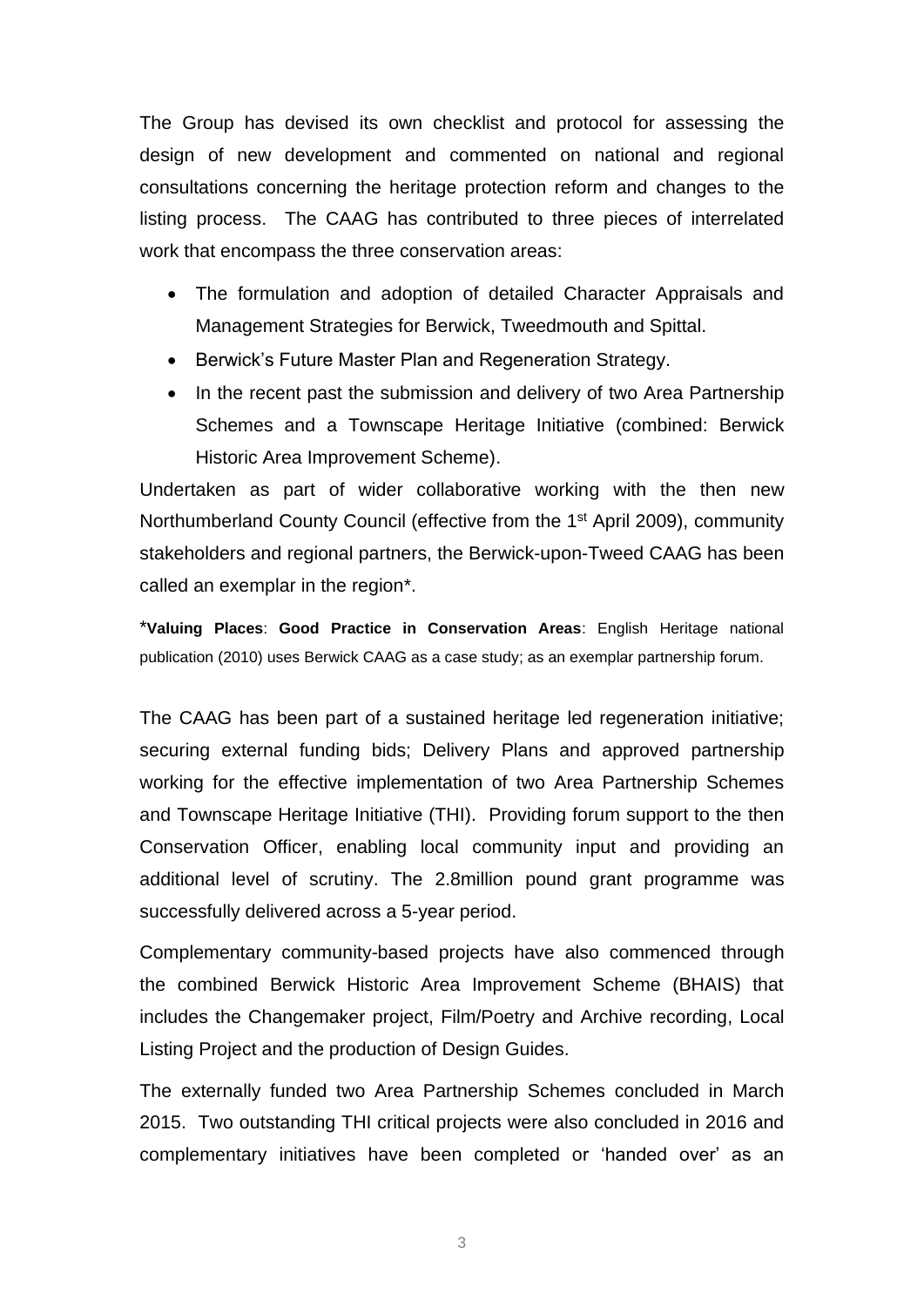ongoing legacy to partners (e.g. Berwick Middle School and the Changemaker project, and an Archive project as part of Berwick Record Office).

Whilst the overall CAAG Membership has worked consistently and effectively since its inception many groups or associations have experienced changes within their own organisations.

This updated report (October 2021) reflects on the work achieved through the CAAG forum since 2009; assesses the changes in local government, partner organisations and our community and **reaffirms CAAG's commitment and overall remit.** It also confirms its membership, structure and protocols that will enable the Group to work effectively and efficiently in a partnership that will assist in the long-term protection and enhancement of the three conservation areas.

### **1. The Membership of CAAG**

1.1 CAAG may comprise representatives from the following authorities, organisations and groups:

#### **Northumberland County Council**

Ward Members if membership does not impinge on their NCC commitments Con**s**ervation Officer (s)

#### **Other Groups/ Organisations.**

Historic England will offer support and advice Berwick-upon-Tweed Civic Society Walled Towns Heritage Spittal Improvement Trust The Greenses Berwick-upon-Tweed Community Trust Berwick-upon-Tweed Chamber of Trade and Commerce Town Council whose representative(s) may also be their HELM champion CAAG nominated HELM champion Friends of Berwick and District Museum and Archives – FBDMA The Preservation Trust. **Those with Specific Skills.**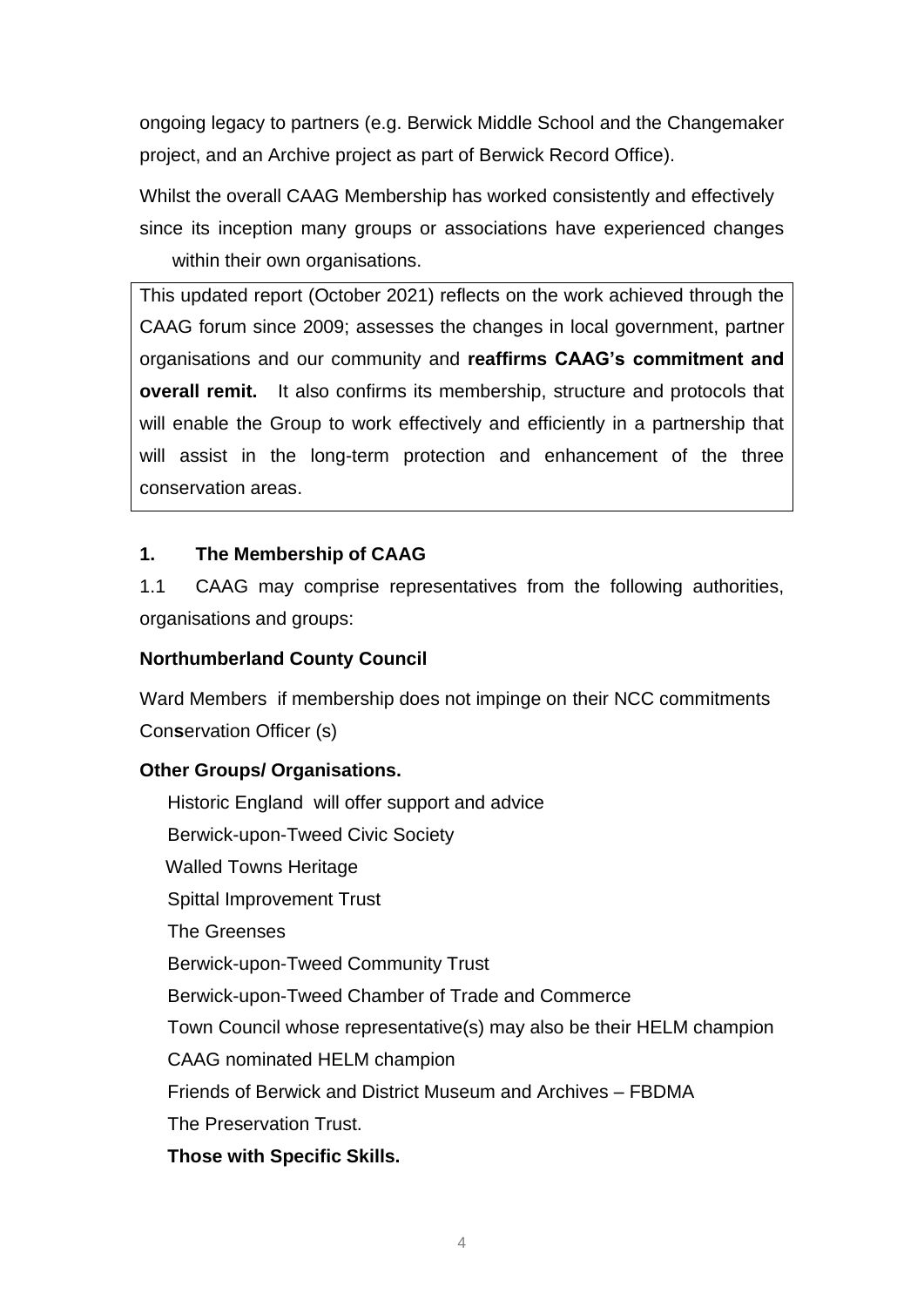A person who is considered to have specific skills within the area of conservation may be co-opted on to the group

1.2 The role and input of Historic England (HE), to the Berwick-upon-Tweed CAAG has been reaffirmed. As a partner organization and supporter of the CAAG forum HE will continue to receive minutes and information pertaining to the Group. A representative of HE will attend meetings as appropriate and may deliver training.

#### **2. Functions and Relationships**

2.1The functions of CAAG are as follows in relation to Berwick, Tweedmouth and Spittal conservation areas:

- The provision of advice on new policy emerging from central government, (particularly conservation policies), and advocacy for the integration of conservation into the policies and strategies of other relevant organisations;
- The provision of advice and comments on the Local Development Framework, Core Strategy, Supplementary Planning Documents, Area Action Plans, Neighbourhood Plans and development briefs in and near to the three conservation areas;
- The provision of advice in relation to the adopted Conservation Area Character Appraisals and Management Strategies;
- The production and promotion of detailed conservation area guidance (principally from the Character Appraisals) e.g. leaflets on 'windows and doors'; roofs and chimneys etc.,
- The provision of advice on the sourcing, distribution and scrutiny of funding schemes; including the potential for new heritage led regeneration bids;
- The identification and provision of advice on public realm schemes;
- The provision of advice on significant proposals for development in and near to the three Conservation Areas through an agreed methodology and protocol;
- The review of Conservation Area boundaries or heritage designations;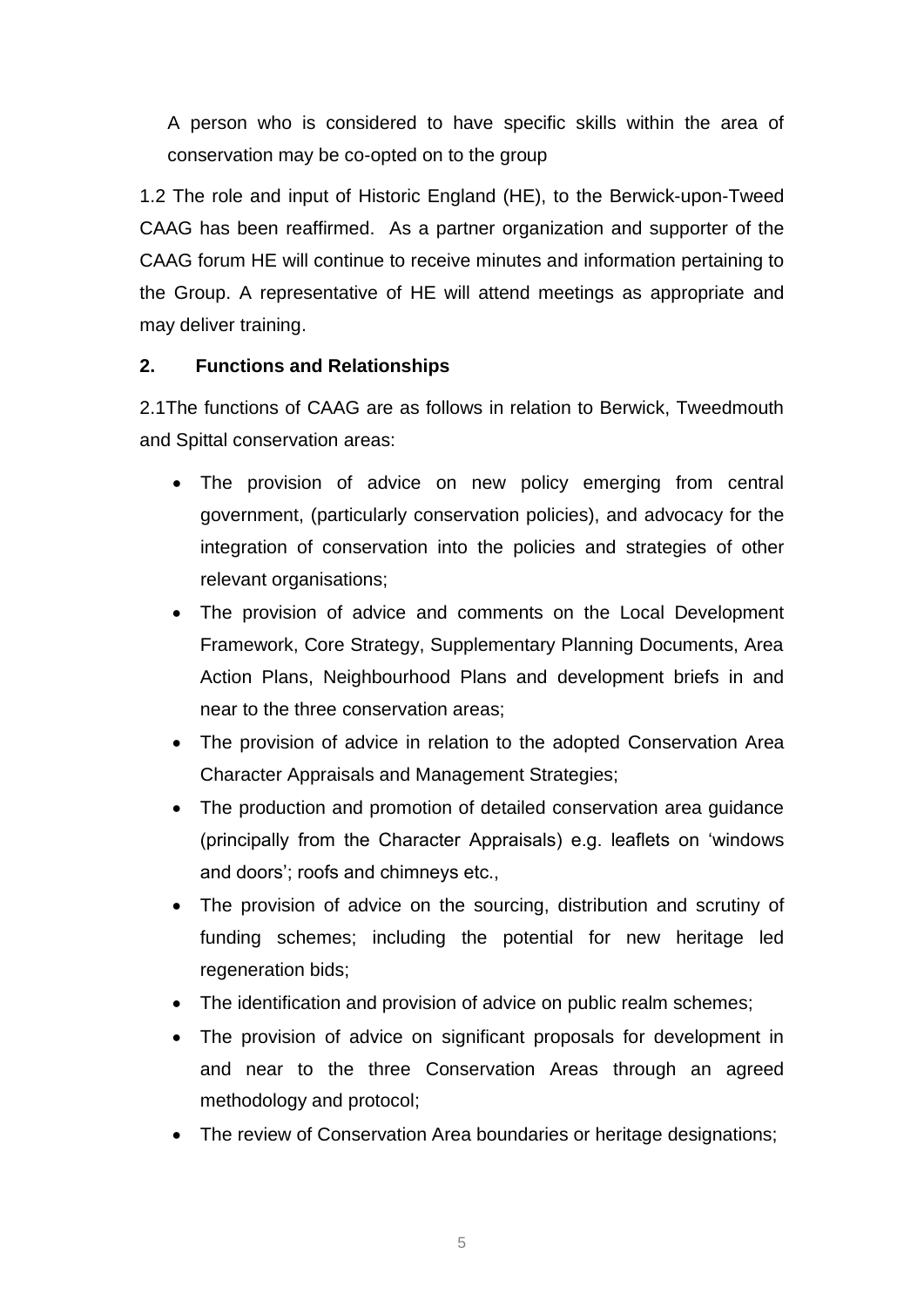- Contribute, as required, to the 'Heritage at Risk' conservation area surveys for Tweedmouth, Berwick and Spittal.
- Continually source and partake in training opportunities (e.g. through the HELM conference programme, or HE).
- Administer Berwick's membership of Walled Towns Heritage
- When appropriate the hosting, organisation and contribution to seminars/ related to heritage.
- 2.2 The group's role is advisory; it has no statutory powers and is not accountable to the local community. Where the CAAG offers advice on proposals for development, the weight attached to its observations or comments in the statutory planning process will be less than that given to a statutory consultee, e.g. Historic England or The Georgian Group.

2.3 The experience and knowledge held within the group should be acknowledged as a valuable resource and will offer considered and objective advice on behalf of the organisation which they represent, and in accordance with its policies and objectives.

2.4 Those individuals who have been invited to join the group because of their specific skills will also offer considered and objective advice

2.5The nature of the development process means the planning authority will be the focus of pre and post planning application discussions.

The CAAG therefore;

- Requests the referral of major development proposals to the group.
- Reports a consensus opinion via the nominated group member to the North Area Development Management Team usually by posting on the website and other relevant authorities and organisations;
- Receives appropriate training and shared learning as part of the consultation process.
- Promotes a HELM champion to attend training and conferences to assist with the formulation of CAAG advice and comment.

#### **3. Working Arrangements**

3.1 The group provides its own minute secretary and is chaired by a member selected from the group A vice chair may be elected from any group member.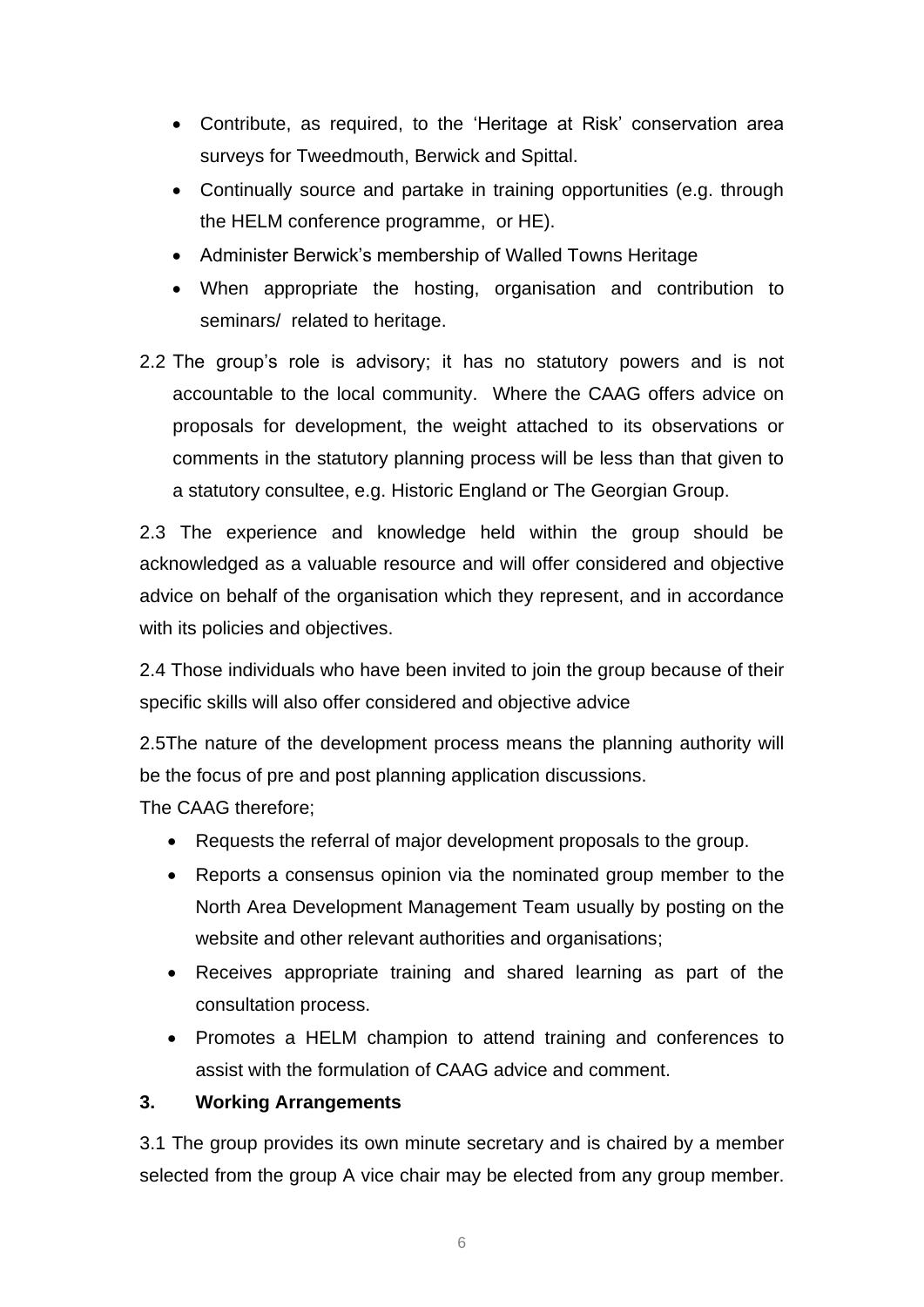The Conservation Officer(s) provide advice to the group relace with on conservation related matters and development management proposals

 3.2. Any funds the group holds shall be kept in a bank account which will be in the name the Conservation Area Advisory Group Berwick – upon Tweed.

- There will be four signatories to the bank account and all cheques must be signed by no less than two of the signatories.
- All accounts shall be kept by the Honorary Treasurer who will provide a verbal statement of the financial position at each meeting and half yearly written statements to the group or more frequently at his/her discretion.
- All expenditure above £100 must be authorised by the signatories or the whole group whichever is more practical at the time.
- Once a year, before the end of the financial year, the accounts will be scrutinised and presented to the group.
- Upon the dissolution of CAAG any assets which remain after all liabilities have been met shall be used for charitable purposes within the three Conservation Areas in Berwick upon Tweed.

3.3. An agreed checklist and protocol for receiving architect's presentations to CAAG is used and promoted when assessing schemes

3.4 Meetings are held monthly. The Berwick Community Trust has agreed to) host meetings at their offices for the foreseeable future but subject to annual review. The practice of inviting relevant speakers or guests as part of future consultation events or fact-finding activities are welcomed.

3.5 The opportunity to visit sites within the three conservation areas should be taken whenever possible,

## **4. Summary of what is expected of each organisation on the CAAG Forum.**

• Each partner organisation or group may nominate representative(s) who is/are able to attend and contribute to meetings, but representatives from the same organisation will only have one vote.